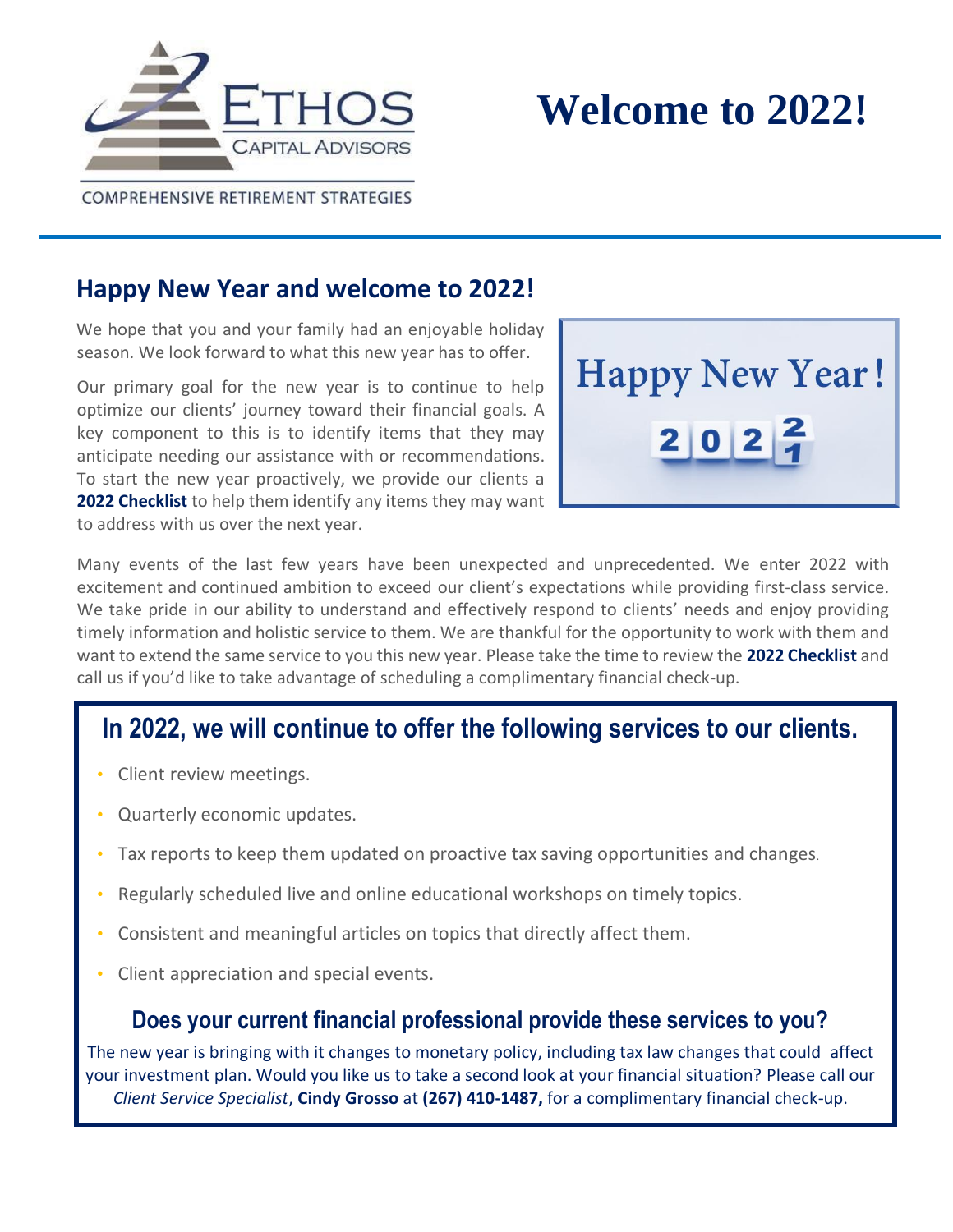# **Looking Ahead to 2022**

#### • **Interest Rates**

Interest rate movements continue to be critical for investors. While the federal funds rate is ending 2021 at a range of  $0 - 0.25$ %, the Federal Reserve has announced they will eliminate their taper in early 2022 and expect to make multiple interest rate hikes through the year.

#### • **Inflation**

Inflationary concerns are important for investors. Rising inflation rates have escalated many prices for consumers in 2021. The Labor Department reported in December that although consumer prices in 2021 rose at their fastest pace in 39 years, they are expecting 2022's rise to be lower.

### • **COVID-19**

Economic recovery is still appearing to run parallel to the course of Covid-19 and its variants. We will continue to stay apprised of the direction of recovery efforts and how they are affecting the economy.

#### • **Monetary Policy**

2021 saw its share of tax law changes. We are carefully tracking any changes that could affect our client's personal situation and will continue to keep them apprised of those changes if and should they happen.

#### • **Stock Market Valuations**

Valuations are used as key predictors of equity returns. Many stock prices are near historical highs and so are their valuations. While we cannot predict long- and short-term valuations, we can continue to help you identify your risk tolerance and time horizons. We will also guide you to use practical behavior during times of market volatility.

### • **Your Personal Situation**

First and foremost, your personal situation is our highest priority. We are here to help you with any financial moves or concerns you have throughout the year. We understand that each individual and household has different goals and needs. We will continue our tradition of keeping you informed of any changes that we think may affect your personal situation.

We enter 2022 with the continued mantra of "*proceed with caution*". Having a solid foundation and strategy is critical to the outcome of your financial plans. Revisiting those plans and keeping them current is also a sound practice we feel should be conducted on a consistent basis. This is a good time to review your plans with us. We can help you determine if you are on track to meet your long-term objectives, confirm your time horizons and assess your risk tolerance. We are ready to provide you with a complimentary financial check-up. Call our *Client Service Specialist*, **Cindy Grosso** at **(267) 410-1487** for available dates and times and get ready to make 2022 a positive year on your journey toward your financial goals!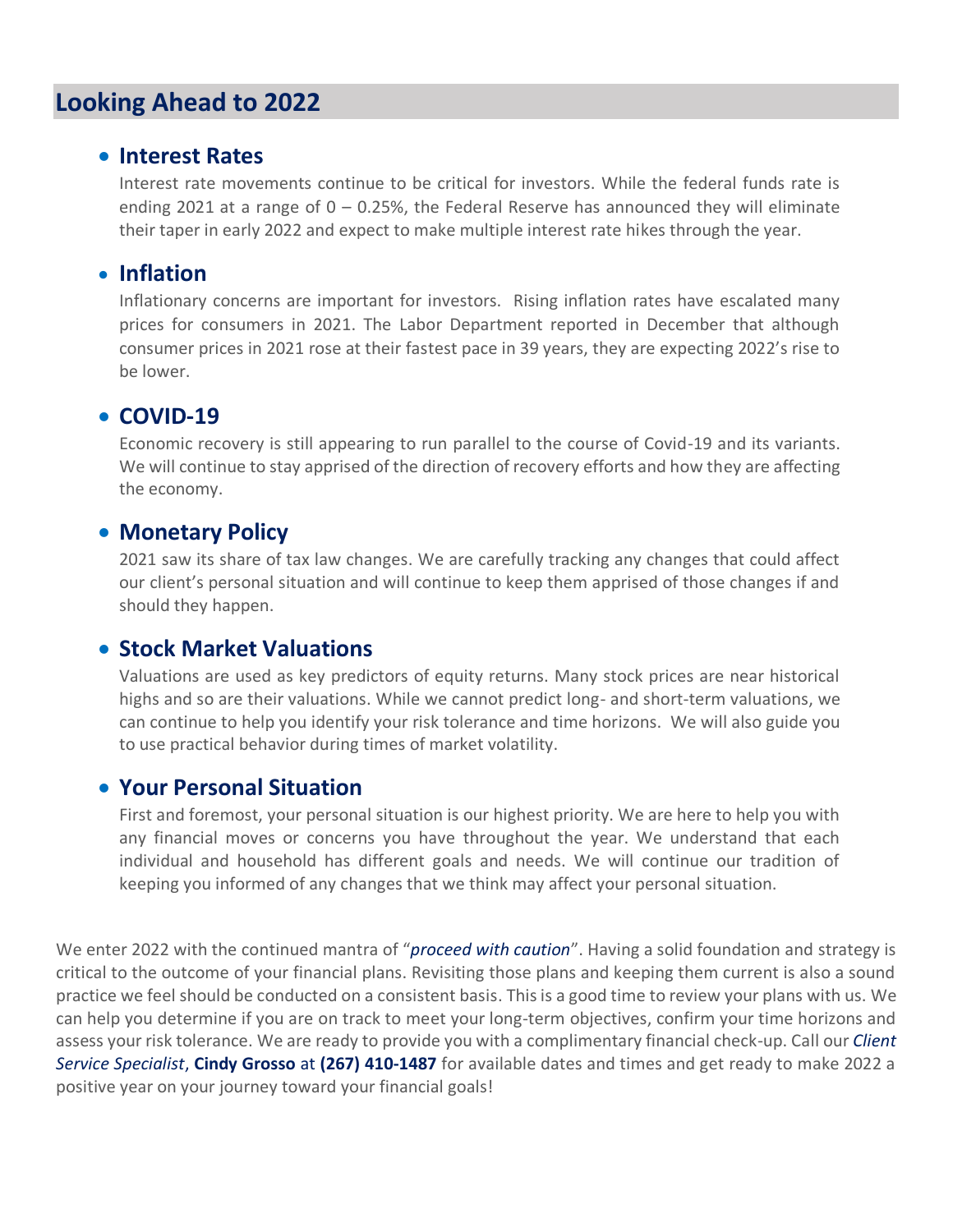#### **Help us identify items that you would like addressed in the coming year!** *After reviewing this list, please call our office to discuss any items you have checked off. This will help us advise you in the most effective and proactive manner.* **□** Do you anticipate changes to your investment goals? **□** Has your risk tolerance changed? **□** Have your 2022 income or savings needs changed? **□** Do you plan on retiring or changing jobs? **□** Will there be a change in your marital status? **□** Do you plan on moving, refinancing, or selling/transferring a major asset such as a home or business? **□** Did you recently receive or anticipate receiving a gift or inheritance? **□** Will you have any changes in your income needs +/- (i.e. vacation, assisted living needs, selling home, child/grandchild assistance)? **□** Do you expect any additional family members or dependents? **□** Do you anticipate any additional dependents such as an elderly parent or other family member? Will they require assisted living?  $\Box$  Do you have a child/grandchild you will be assisting with their educational cost needs through a 529 plan? **□** Do you anticipate any major transfer of wealth? **□** Do you plan on gifting to heirs or donating money to charity? **□** Do you need to adjust your estate plan? **□** Do you maximize your ability to use retirement plans? **□** Do you want to explore converting a traditional IRA to a Roth IRA? **□** Do you or a dependent family member have a severe illness?  $\Box$  Do you anticipate any life, financial, or employment (retiring) changes that may require you to adjust your life and health insurance policies?  $\Box$  Did you contribute to an IRA? If not, would you like to discuss contributing to an IRA before April's tax deadline? **Important Birthdays 50** Allows for catch-up contributions to IRAs and qualified retirement plans **55** If you are retired, allows you to take distributions from your 401(k) without the 10% penalty **59½** Allows you to take distributions from an IRA, annuity, or other retirement plan without penalty **60** Allows for start of widow/ widower benefits from Social Security **62** Allows for starting early Social Security benefits **65** Allows for enrollment in Medicare and the government drug plan **66-67** Allows for full retirement benefits from Social Security **70** Start date for enhanced Social Security benefits if you deferred claiming benefits previously **70½** Allowed to make a Qualified Charitable Distribution (QCD) from IRA **72** Mandatory required minimum distribution from retirement accounts must be taken no later than April 1st of the year after the year you turn 72

 $\Box$  Is there anything else we should know to help you plan for 2022?

*If you have an important birthday in 2022, please let us know!*